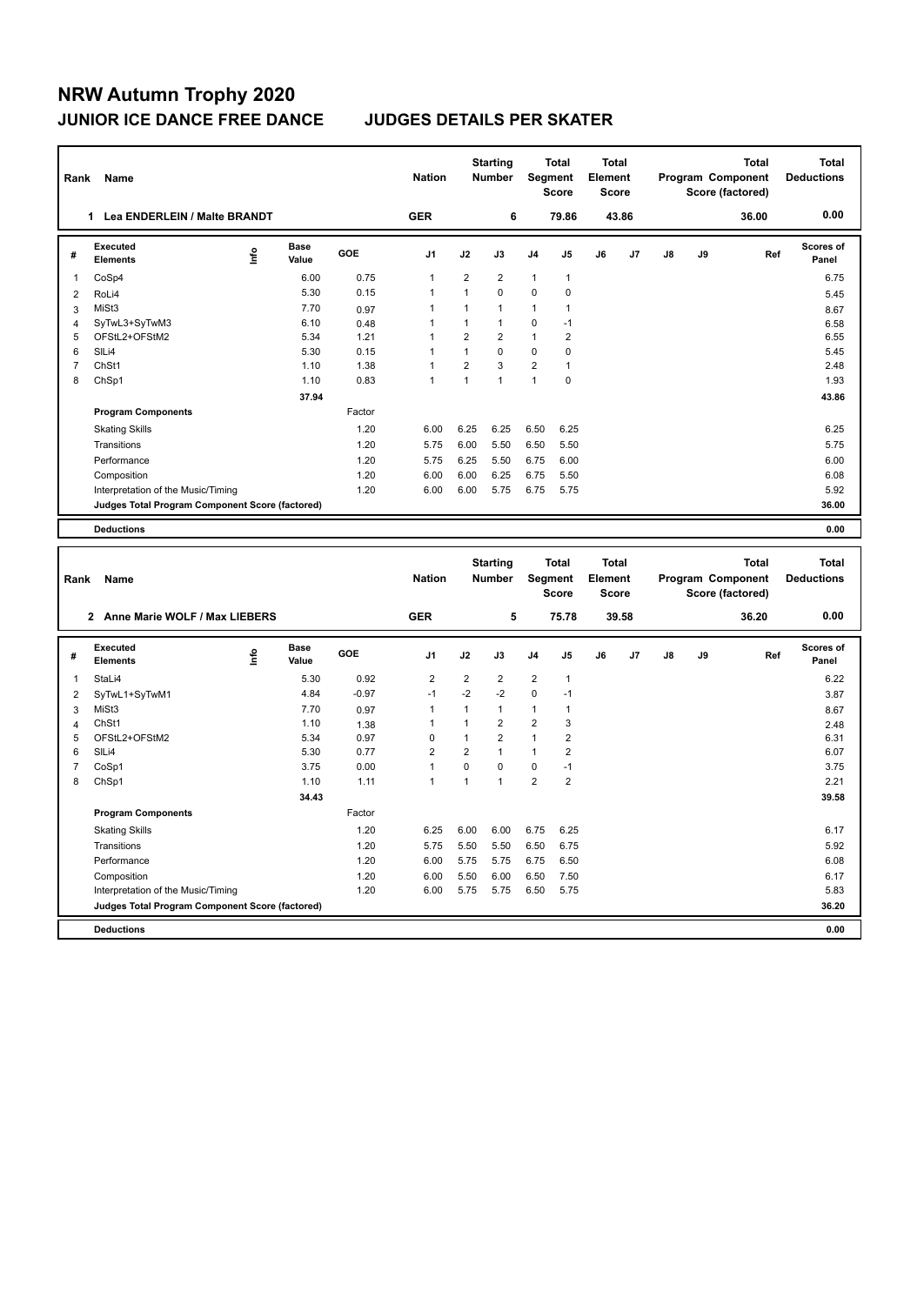# **NRW Autumn Trophy 2020 JUNIOR ICE DANCE FREE DANCE JUDGES DETAILS PER SKATER**

| Rank                    | Name                                                   |      |                      |              | <b>Nation</b>               |                   | <b>Starting</b><br>Number        |                            | <b>Total</b><br>Segment<br><b>Score</b> | <b>Total</b><br>Element<br><b>Score</b> |       |    |    | Program Component<br>Score (factored) | <b>Total</b> | <b>Total</b><br><b>Deductions</b> |
|-------------------------|--------------------------------------------------------|------|----------------------|--------------|-----------------------------|-------------------|----------------------------------|----------------------------|-----------------------------------------|-----------------------------------------|-------|----|----|---------------------------------------|--------------|-----------------------------------|
|                         | 3 Karla Maria KARL / Kai HOFERICHTER                   |      |                      |              | <b>GER</b>                  |                   | 3                                |                            | 71.46                                   |                                         | 39.16 |    |    | 32.30                                 |              | 0.00                              |
| #                       | Executed<br><b>Elements</b>                            | lnfo | <b>Base</b><br>Value | GOE          | J1                          | J2                | J3                               | J <sub>4</sub>             | J5                                      | J6                                      | J7    | J8 | J9 |                                       | Ref          | <b>Scores of</b><br>Panel         |
| $\mathbf{1}$            | StaLi3                                                 |      | 4.55                 | 0.77         | $\overline{2}$              | $\overline{2}$    | 3                                | $\mathbf{1}$               | $\mathbf{1}$                            |                                         |       |    |    |                                       |              | 5.32                              |
| $\overline{2}$          | CiSt1                                                  |      | 6.45                 | 0.97         | $\pmb{0}$                   | $\mathbf{1}$      | 1                                | $\mathbf{1}$               | $\mathbf{1}$                            |                                         |       |    |    |                                       |              | 7.42                              |
| 3                       | SyTwL3+SyTwM2                                          |      | 5.72                 | $-0.97$      | $-2$                        | $-1$              | $-1$                             | $-1$                       | $-2$                                    |                                         |       |    |    |                                       |              | 4.75                              |
| $\overline{4}$          | CoSp4                                                  |      | 6.00                 | 0.19         | $\mathbf 0$                 | $\mathbf 0$       | $\mathbf{1}$                     | $\mathbf{1}$               | $\mathbf 0$                             |                                         |       |    |    |                                       |              | 6.19                              |
| 5                       | OFStL2+OFStM2                                          |      | 5.34                 | 0.24         | $\mathbf 0$                 | $\mathbf{1}$      | $\mathbf{1}$                     | $\mathbf 0$                | $\pmb{0}$                               |                                         |       |    |    |                                       |              | 5.58                              |
| 6                       | SILi4                                                  |      | 5.30                 | 0.46         | $\overline{1}$              | $\mathbf{1}$      | $\overline{2}$                   | $\mathbf{1}$               | 1                                       |                                         |       |    |    |                                       |              | 5.76                              |
| $\overline{7}$          | ChLi1                                                  |      | 1.10                 | 1.11         | $\mathbf{1}$                | $\overline{2}$    | $\overline{2}$                   | $\mathbf 0$                | $\mathbf{1}$                            |                                         |       |    |    |                                       |              | 2.21                              |
| 8                       | ChSt1                                                  |      | 1.10                 | 0.83         | $\overline{1}$              | $\mathbf{1}$      | 3                                | $\overline{1}$             | $\mathbf{1}$                            |                                         |       |    |    |                                       |              | 1.93                              |
|                         |                                                        |      | 35.56                |              |                             |                   |                                  |                            |                                         |                                         |       |    |    |                                       |              | 39.16                             |
|                         | <b>Program Components</b>                              |      |                      | Factor       |                             |                   |                                  |                            |                                         |                                         |       |    |    |                                       |              |                                   |
|                         | <b>Skating Skills</b>                                  |      |                      | 1.20         | 5.00                        | 5.50              | 5.50                             | 5.50                       | 4.50                                    |                                         |       |    |    |                                       |              | 5.33                              |
|                         | Transitions                                            |      |                      | 1.20         | 4.75                        | 5.00              | 5.00                             | 5.25                       | 5.25                                    |                                         |       |    |    |                                       |              | 5.08                              |
|                         | Performance                                            |      |                      | 1.20         | 4.75                        | 5.50              | 5.75                             | 5.75                       | 5.75                                    |                                         |       |    |    |                                       |              | 5.67                              |
|                         | Composition                                            |      |                      | 1.20         | 4.75                        | 5.50              | 5.75                             | 5.50                       | 5.00                                    |                                         |       |    |    |                                       |              | 5.33                              |
|                         | Interpretation of the Music/Timing                     |      |                      | 1.20         | 5.00                        | 5.50              | 5.50                             | 5.50                       | 5.50                                    |                                         |       |    |    |                                       |              | 5.50                              |
|                         | Judges Total Program Component Score (factored)        |      |                      |              |                             |                   |                                  |                            |                                         |                                         |       |    |    |                                       |              | 32.30                             |
|                         | <b>Deductions</b>                                      |      |                      |              |                             |                   |                                  |                            |                                         |                                         |       |    |    |                                       |              | 0.00                              |
|                         |                                                        |      |                      |              |                             |                   |                                  |                            |                                         |                                         |       |    |    |                                       |              |                                   |
|                         |                                                        |      |                      |              |                             |                   |                                  |                            |                                         |                                         |       |    |    |                                       |              |                                   |
| Rank                    | Name                                                   |      |                      |              | <b>Nation</b>               |                   | <b>Starting</b><br><b>Number</b> |                            | <b>Total</b><br>Segment<br><b>Score</b> | <b>Total</b><br>Element<br><b>Score</b> |       |    |    | Program Component                     | <b>Total</b> | <b>Total</b><br><b>Deductions</b> |
|                         | 4 Lilia SCHUBERT / Kiran WAGNER                        |      |                      |              | <b>GER</b>                  |                   | 4                                |                            | 70.69                                   |                                         | 38.29 |    |    | Score (factored)<br>32.40             |              | 0.00                              |
| #                       | Executed<br><b>Elements</b>                            | ۴ů   | Base<br>Value        | GOE          | J1                          | J2                | J3                               | J <sub>4</sub>             | J5                                      | J6                                      | J7    | J8 | J9 |                                       | Ref          | <b>Scores of</b><br>Panel         |
|                         |                                                        |      |                      |              |                             |                   |                                  |                            |                                         |                                         |       |    |    |                                       |              |                                   |
| $\mathbf{1}$            | OFStL2+OFStM1                                          |      | 5.09                 | 0.24         | $\mathbf 0$                 | $\mathbf 0$       | $\overline{2}$                   | $\mathbf 0$                | $\mathbf{1}$                            |                                         |       |    |    |                                       |              | 5.33                              |
| $\overline{\mathbf{c}}$ | SILi4                                                  |      | 5.30                 | 0.61         | $\overline{2}$              | $\mathbf{1}$      | $\overline{2}$                   | $\overline{1}$             | 1                                       |                                         |       |    |    |                                       |              | 5.91                              |
| 3                       | CoSp4                                                  |      | 6.00                 | 0.56         | $\mathbf{1}$                | $\mathbf{1}$      | $\overline{2}$                   | 0                          | $\mathbf{1}$                            |                                         |       |    |    |                                       |              | 6.56                              |
| 4                       | RoLi4                                                  |      | 5.30                 | 0.77         | $\mathbf{1}$                | $\overline{2}$    | $\overline{2}$                   | $\mathbf 0$                | $\overline{2}$                          |                                         |       |    |    |                                       |              | 6.07                              |
| 5                       | SyTwL2+SyTwM2                                          |      | 5.34                 | $-0.72$      | $-1$                        | $-1$              | $-1$                             | $-1$                       | 0                                       |                                         |       |    |    |                                       |              | 4.62                              |
| 6                       | ChTw1                                                  |      | 1.10                 | 0.55         | $\mathbf{1}$                | $\mathbf{1}$      | $\overline{2}$                   | $-1$                       | 0                                       |                                         |       |    |    |                                       |              | 1.65                              |
| $\overline{7}$<br>8     | MiSt1<br>ChSp1                                         |      | 6.45<br>1.10         | 0.32<br>0.28 | $\pmb{0}$<br>$\overline{1}$ | 0<br>$\mathbf{1}$ | $\mathbf{1}$<br>0                | $\mathbf 0$<br>$\mathbf 0$ | $\mathbf{1}$<br>$\pmb{0}$               |                                         |       |    |    |                                       |              | 6.77<br>1.38                      |
|                         |                                                        |      |                      |              |                             |                   |                                  |                            |                                         |                                         |       |    |    |                                       |              |                                   |
|                         |                                                        |      | 35.68                |              |                             |                   |                                  |                            |                                         |                                         |       |    |    |                                       |              | 38.29                             |
|                         | <b>Program Components</b>                              |      |                      | Factor       |                             |                   |                                  |                            |                                         |                                         |       |    |    |                                       |              |                                   |
|                         | <b>Skating Skills</b>                                  |      |                      | 1.20         | 5.50                        | 5.50              | 5.75                             | 5.25                       | 5.75                                    |                                         |       |    |    |                                       |              | 5.58                              |
|                         | Transitions                                            |      |                      | 1.20         | 5.25                        | 5.25              | 5.50                             | 5.00                       | 4.75                                    |                                         |       |    |    |                                       |              | 5.17                              |
|                         | Performance                                            |      |                      | 1.20         | 5.25                        | 5.50              | 5.75                             | 5.00                       | 5.50                                    |                                         |       |    |    |                                       |              | 5.42                              |
|                         | Composition                                            |      |                      | 1.20         | 5.50                        | 5.25              | 6.00                             | 5.00                       | 5.75                                    |                                         |       |    |    |                                       |              | 5.50                              |
|                         | Interpretation of the Music/Timing                     |      |                      | 1.20         | 5.50                        | 5.25              | 5.75                             | 4.75                       | 5.25                                    |                                         |       |    |    |                                       |              | 5.33                              |
|                         | <b>Judges Total Program Component Score (factored)</b> |      |                      |              |                             |                   |                                  |                            |                                         |                                         |       |    |    |                                       |              | 32.40<br>0.00                     |